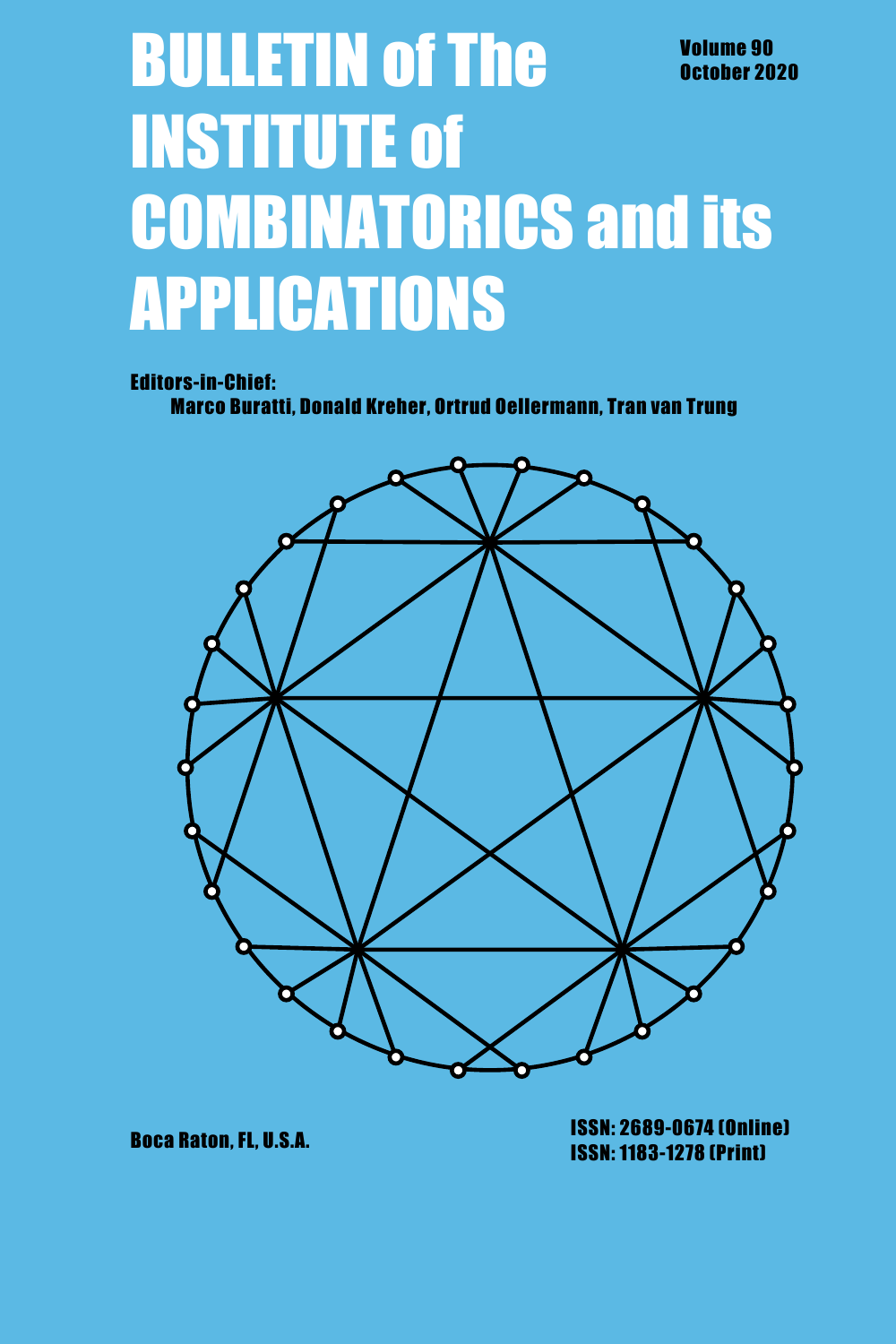## An explicit formula for a weight enumerator of linear-congruence codes

T. Sakurai

Chiba University, Chiba, Japan tsakurai@math.s.chiba-u.ac.jp

#### Abstract

An explicit formula for a weight enumerator of linear-congruence codes is provided. This extends the work of Bibak and Milenkovic [IEEE ISIT (2018) 431–435] addressing the binary case to the nonbinary case. Furthermore, the extension simplifies their proof and provides a complete solution to a problem posed by them.

#### 1 Introduction

Throughout this article,  $n$  and  $m$  denote positive integers,  $b$  denotes an integer and  $\mathbb{Z}_q := \{0, 1, \ldots, q - 1\} \subset \mathbb{Z}$  for a positive integer q. We will use  $n$  for a code length,  $m$  for a modulus,  $b$  for a defining parameter of a code and  $\mathbb{Z}_q$  for a code alphabet.

**Definition.** Let  $a = (a_1, \ldots, a_n) \in \mathbb{Z}^n$  and  $b \in \mathbb{Z}$ . The set C of all the solutions  $x = (x_1, \ldots, x_n) \in \mathbb{Z}_q^n$  for a linear congruence equation

$$
a \cdot x \equiv b \pmod{m} \tag{1}
$$

is said to be a *linear-congruence code* where  $a \cdot x \coloneqq a_1 x_1 + \cdots + a_n x_n$ . A linear-congruence code C is called *binary* when  $q = 2$ .

Key words and phrases: weight enumerator, code size, linear-congruence code, exponential sum

AMS (MOS) Subject Classifications: 94B60,05A15,11L15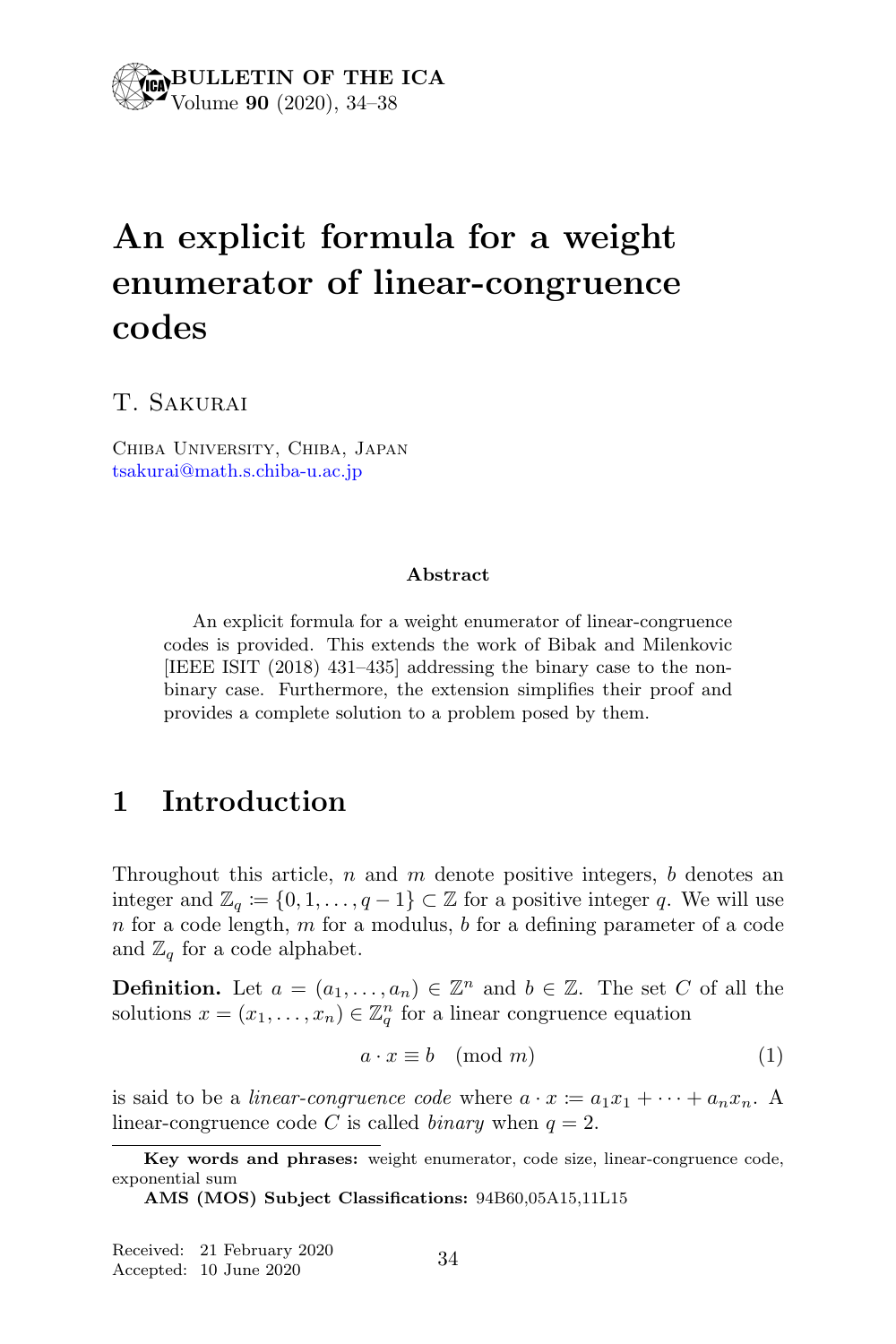Several deletion-correcting codes which have been studied are linear-congruence codes; the Varshamov-Tenengol'ts codes [8], the Levenshtein codes [7], the Helberg codes [4], the Le-Nguyen codes [5], the construction  $C'$  of Hagiwara [3] (for some parameters), the consecutively systematic encodable codes and the ternary integer codes in [2, Examples II.1 and II.5] fall into this category (Table).

| Linear-congruence $code1$                                | q                | $(a_1,\ldots,a_n)$     | $\boldsymbol{m}$ | Constraints                              |
|----------------------------------------------------------|------------------|------------------------|------------------|------------------------------------------|
| Varshamov-Tenengol'ts<br>code                            | $\overline{2}$   | $(1,\ldots,n)$         | $n+1$            |                                          |
| Levenshtein code                                         |                  | 2 $(1,\ldots,n)$       | m                | $m > n+1$                                |
| Helberg $\text{code}^2$                                  |                  | 2 $(v_1, \ldots, v_n)$ | $v_{n+1}$        | s>0                                      |
| Le-Nguyen $code^3$                                       | $\boldsymbol{q}$ | $(w_1,\ldots,w_n)$     | m                | $m > w_{n+1}$<br>s > 0                   |
| Construction $C^{\prime 4}$                              | $^{2}$           | $(c_1,\ldots,c_n)$     | $\boldsymbol{n}$ | $b \neq 0, n(n + 1)/2$<br>$\pmod{n}$     |
| Consecutively systematic<br>encodable codes <sup>5</sup> | $\overline{2}$   | $(b_1,\ldots,b_n)$     | $2^{s+1}$        | $b = 0, s > 0,$<br>$0 < n - s < 2^{s-1}$ |
| Ternary integer code <sup>6</sup>                        | 3                | $(t_1,\ldots,t_n)$     | $2^{n+1} - 1$    |                                          |

Table: Examples of linear-congruence codes

The following problem concerning the size of a linear-congruence code—the number of solutions for a linear congruence equation (1)—is posed by Bibak and Milenkovic.

Problem (Bibak-Milenkovic [1]). Give an explicit formula for the size of a linear-congruence code.

<sup>2</sup> The sequence  $(b_i) = (b_i(s))$  is defined by  $b_i = 2^{i-1}$   $(1 \le i \le s)$  and  $b_i = 2^{s-1} + i - s$  $(i > s).$ 

<sup>6</sup>The sequence  $(t_i)$  is defined by  $t_i = 2^i - 1$   $(i \geq 1)$ .

<sup>&</sup>lt;sup>1</sup>The defining parameter b for the codes in the table takes an arbitrary value unless otherwise stated.

<sup>&</sup>lt;sup>2</sup>The sequence  $(v_i) = (v_i(s))$  is defined by  $v_i = 0$   $(i \leq 0)$  and  $v_i = 1 + \sum_{j=1}^{s} v_{i-j}$  $(i \geq 1)$ .

<sup>&</sup>lt;sup>3</sup>The sequence  $(w_i) = (w_i(q, s))$  is defined by  $w_i = 0$   $(i \leq 0)$  and  $w_i = 1 + (q -$ 1)  $\sum_{j=1}^{s} w_{i-j}$  (*i* ≥ 1).

<sup>&</sup>lt;sup>4</sup>The sequence  $(c_i) = (c_i(n))$  is defined by  $c_{2i-1} = i \left(1 \leq i \leq \lfloor \frac{n+1}{2} \rfloor \right)$  and  $c_{2i} =$  $n-i+1$   $(1 \leq i \leq \lfloor \frac{n}{2} \rfloor).$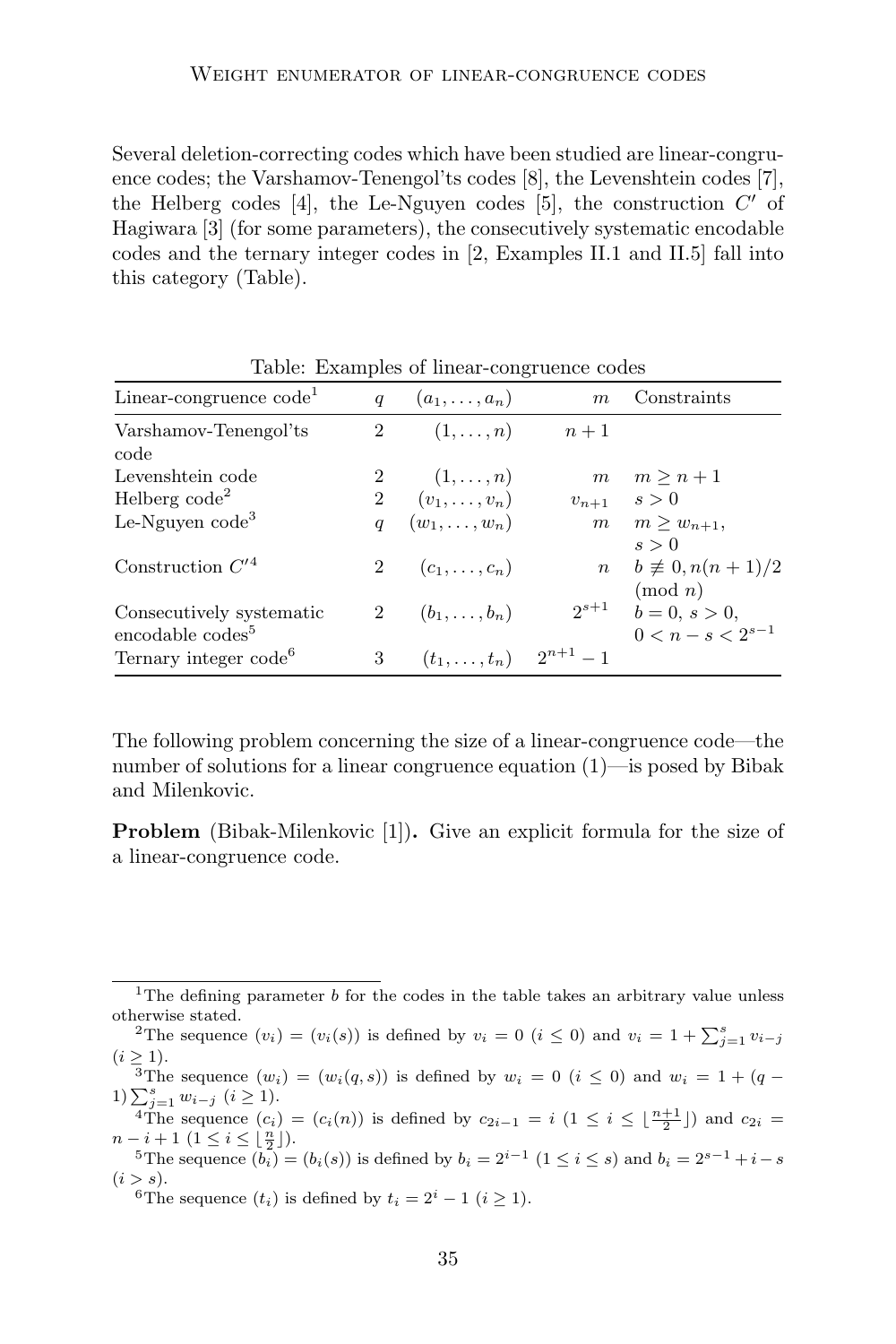#### **SAKURAI**

Finding an explicit formula would be a first step toward understanding the asymptotic behavior of the size of a linear-congruence code. Bibak and Milenkovic provide a solution to the problem for the binary case. In this article, we provide a complete solution to the problem with a simple proof, which improves the argument of Bibak and Milenkovic. Actually, what we will show is how the Hamming weights of the solutions for a linear congruence equation distribute. This immediately gives an expression of the size of a linear-congruence code involving exponential sums—Weyl sums of degree one.

To state the main theorem we need notation which will be standard.

**Definition.** For a code  $C \subseteq \mathbb{Z}_q^n$ , we define a polynomial  $W_C(z)$  by

$$
W_C(z) := \sum_{x \in C} z^{\text{wt}(x)} = \sum_{i=0}^n A_i(C) z^i,
$$

where  $wt(x)$  denotes the Hamming weight and

$$
A_i(C) := |\{ x \in C : \text{wt}(x) = i \}| \qquad (0 \le i \le n).
$$

The polynomial  $W_C(z)$  is said to be the (non-homogeneous) weight enumerator of the code C.

Following custom due to Vinogradov in additive number theory,  $e(\alpha)$  denotes  $e^{2\pi\alpha\sqrt{-1}}$  for  $\alpha \in \mathbb{R}$ . Now we are in position to state our main theorem.

**Theorem 1.1.** Let  $a = (a_1, \ldots, a_n) \in \mathbb{Z}^n$  and  $b \in \mathbb{Z}$ . Then the weight enumerator  $W_C(z)$  of the linear-congruence code

$$
C \coloneqq \{ \, x \in \mathbb{Z}_q^n : a \cdot x \equiv b \pmod{m} \, \}
$$

is given by

$$
W_C(z) = \frac{1}{m} \sum_{j=1}^m e\left(-\frac{jb}{m}\right) \prod_{i=1}^n \left(1 + ze\left(\frac{ja_i}{m}\right) + \dots + ze\left(\frac{ja_i(q-1)}{m}\right)\right).
$$

**Corollary 1.2.** With the same notation as above, the size of the code  $C$  is given by

$$
|C| = \frac{1}{m} \sum_{j=1}^{m} e\left(-\frac{jb}{m}\right) \prod_{i=1}^{n} \left(1 + e\left(\frac{ja_i}{m}\right) + \dots + e\left(\frac{ja_i(q-1)}{m}\right)\right).
$$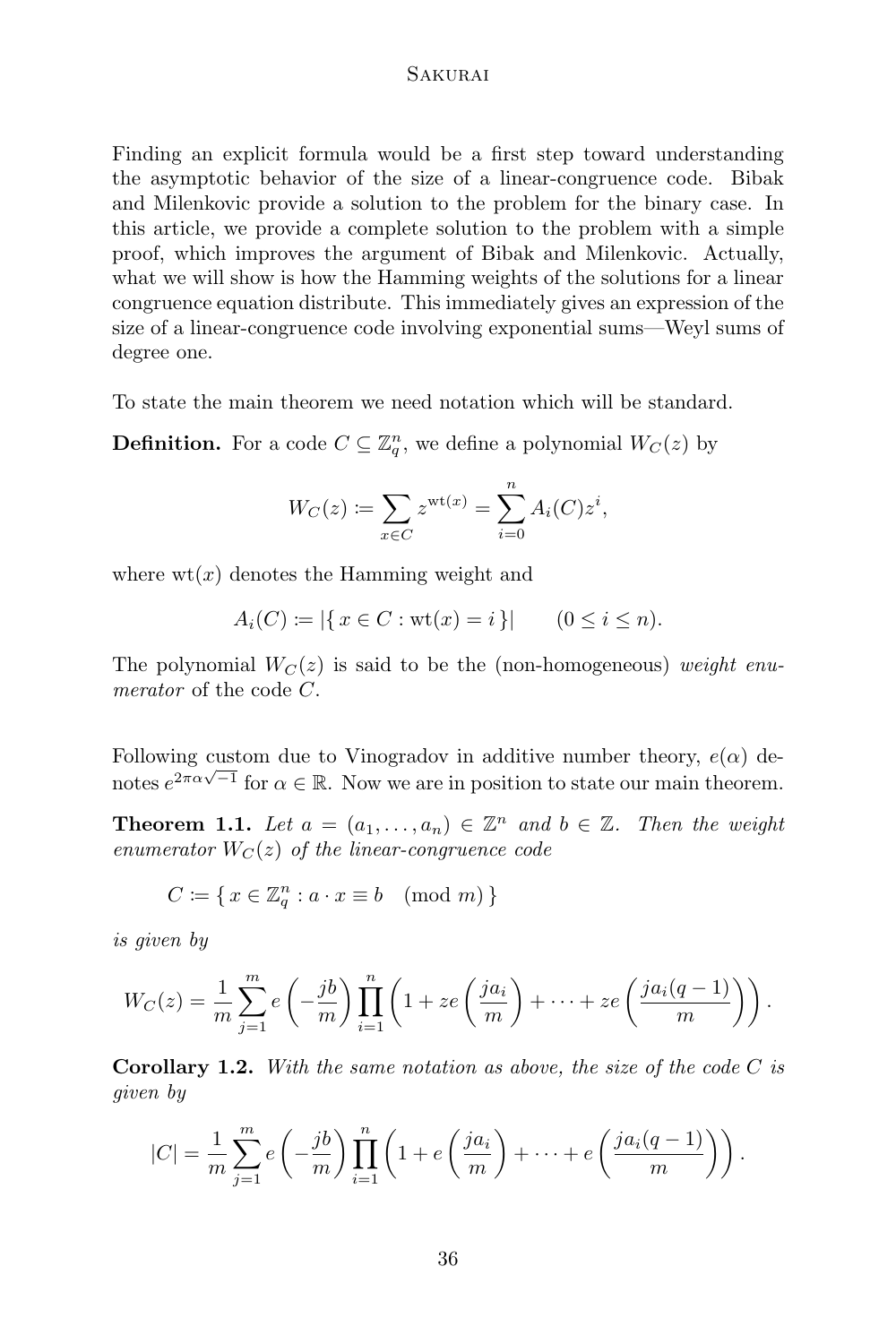## 2 Proof of the main theorem

The only lemma we need to prove Theorem 1.1 is the following trivial one. Lemma 2.1.

$$
\frac{1}{m}\sum_{j=1}^{m}e\left(\frac{jb}{m}\right) = \begin{cases} 1 & \text{if } b \equiv 0 \pmod{m} \\ 0 & \text{if } b \not\equiv 0 \pmod{m} \end{cases}
$$

Proof of Theorem 1.1. The proof is straightforward:

$$
\frac{1}{m} \sum_{j=1}^{m} e\left(-\frac{jb}{m}\right) \prod_{i=1}^{n} \left(1 + ze\left(\frac{ja_i}{m}\right) + \dots + ze\left(\frac{ja_i(q-1)}{m}\right)\right)
$$
\n
$$
= \frac{1}{m} \sum_{j=1}^{m} e\left(-\frac{jb}{m}\right) \prod_{i=1}^{n} \sum_{x_i \in \mathbb{Z}_q} z^{\text{wt}(x_i)} e\left(\frac{ja_i x_i}{m}\right)
$$
\n
$$
= \frac{1}{m} \sum_{j=1}^{m} e\left(-\frac{jb}{m}\right) \sum_{(x_1, \dots, x_n) \in \mathbb{Z}_q^n} \prod_{i=1}^{n} z^{\text{wt}(x_i)} e\left(\frac{ja_i x_i}{m}\right)
$$
\n
$$
= \frac{1}{m} \sum_{j=1}^{m} e\left(-\frac{jb}{m}\right) \sum_{x \in \mathbb{Z}_q^n} z^{\text{wt}(x)} e\left(\frac{ja \cdot x}{m}\right)
$$
\n
$$
= \sum_{x \in \mathbb{Z}_q^n} \left(\frac{1}{m} \sum_{j=1}^{m} e\left(\frac{j(a \cdot x - b)}{m}\right)\right) z^{\text{wt}(x)}
$$
\n
$$
= \sum_{x \in C} z^{\text{wt}(x)} \qquad \text{(By Lemma 2.1.)}
$$
\n
$$
= W_C(z).
$$

Remark. The original proof by Bibak and Milenkovic [1] for the binary case uses a theorem of Lehmer [6], which states a linear congruence equation

 $\Box$ 

$$
a \cdot x \equiv b \pmod{m}
$$

defined by  $a = (a_1, \ldots, a_n) \in \mathbb{Z}^n$  and  $b \in \mathbb{Z}$  has a solution  $x \in \mathbb{Z}_m^n$  if and only if  $gcd(a_1, \ldots, a_n, m)$  divides b. Consequently, their result is stated depending on whether  $gcd(a_1, \ldots, a_n, m)$  divides b or not. By contrast, our result does not refer to  $gcd(a_1, \ldots, a_n, m)$  because our proof does not rely on the Lehmer theorem.